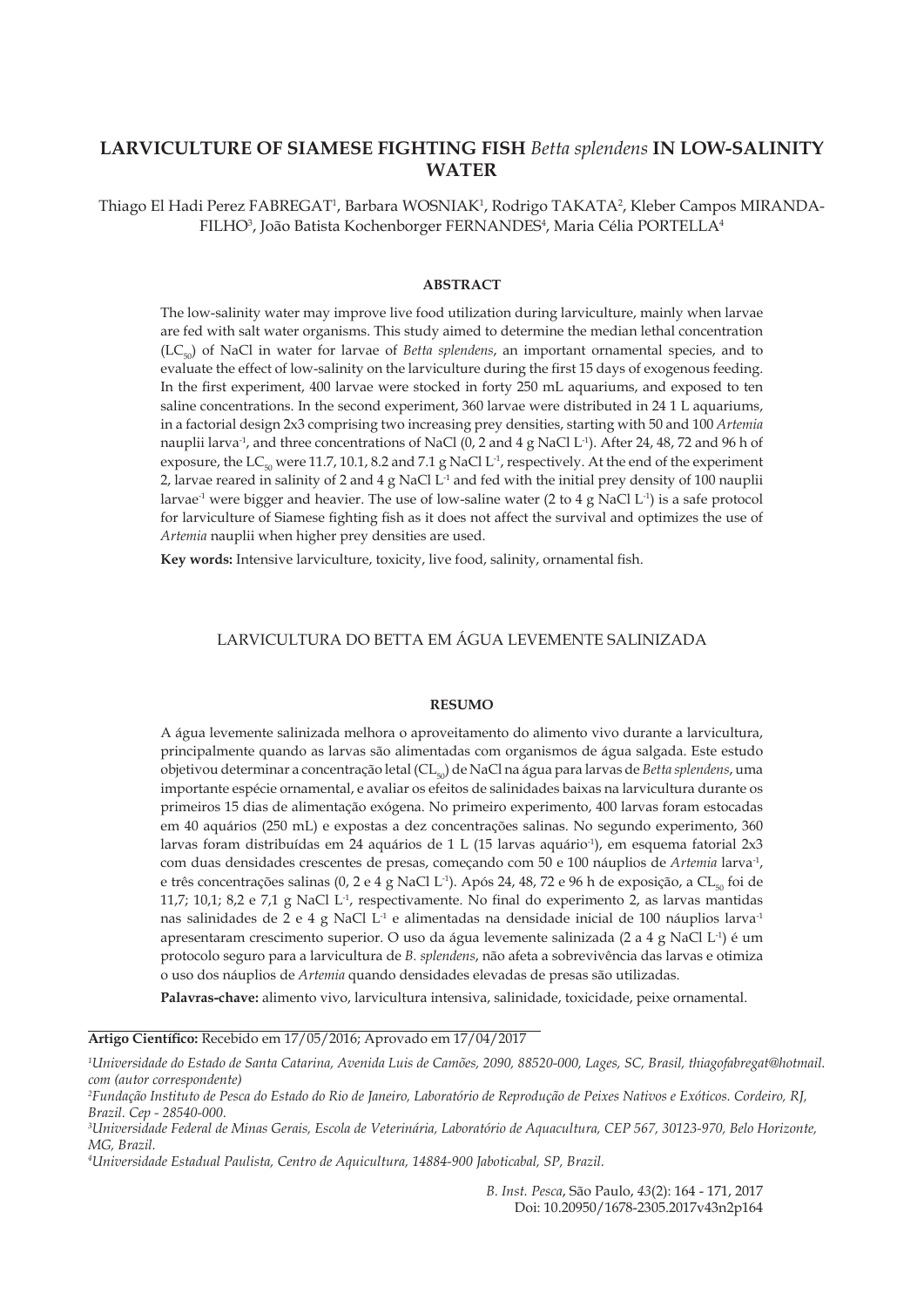# **INTRODUCTION**

Ornamental fish is a multimillionaire industry around the world (CHAPMAN *et al.*, 1997; ANJOS *et al.*, 2009). Nevertheless, significant number of fish is still arising from exploitation on natural stocks (TLUSTY, 2002; PELICICE and AGOSTINHO, 2005; RAGHAVAN *et al.*, 2013; SAMPAIO AND OSTRENSKY, 2013). One alternative to decrease the capture from the natural environment is the production of ornamental species in captivity (TLUSTY, 2002; BARBIERI *et al.*, 2014).

Several studies have been developed to improve the knowledge on the biology and management during the rearing of ornamental species, such as: feeding management (ZUANON *et al.*, 2004), techniques and system of production (NG *et al.*, 1992; HALACHMI, 2006; ZUANON *et al.*, 2011), nutrition (THONGPRAJUKAEW *et al.*, 2011; ZUANON *et al.*, 2011), reproduction (ROY and YANONG, 1996), behavior (HALLER and WITTENBERGER, 1987), among others. However, the number of species for ornamental purposes is high, and there is lack of information about larviculture even for those produced globally on a large scale.

The use of sodium chloride (NaCl) in water has proved to be an important rearing protocol during the production of larvae (SANTOS and LUZ, 2009; LUZ and SANTOS, 2010; LUZ *et al.*, 2012; JOM ORI *et al.*, 2012; JOMORI *et al.*, 2013) and juveniles (ZUANON *et al.*, 2009; SALARO *et al.*, 2012) of freshwater fish species. In literature, tolerance of *Betta splendens* to salinity was been reported by ZUANON *et al.* (2009) and PUELLO-CRUZ *et al.* (2010). However, there are no references of the median lethal salinity estimates to Siamese fighting fish larvae. Furthermore, information on the use of *Artemia* nauplii at first feeding in low saline water is missing for this species. In fact, the low-salinity water does not affect survival of several freshwater fish larvae and improves live food utilization, mainly when larvae are fed with *Artemia* nauplii (JOMORI *et al.*, 2013), because the saline water extends the lifetime of this microcrustacean (JOMORI *et al.*, 2012), allowing longer exposition to the larvae and improved availability.

*B. splendens* is a small native fish from Asia, Mekong basin, but was spread world widely. The species is one of the most important ornamental fish in United States of America (CHAPMAN *et al.*, 1997). However, information about the handling during

its rearing is still scarce, mainly in larviculture, which is considered a bottleneck in fish production (PORTELLA and DABROWSKI, 2008). We hypothesize here that the use of slightly saline water can improve the larviculture of Siamese fighting fish *B. splendens*, optimizing the use of *Artemia* nauplii when higher densities of prey are used. Therefore, this study aimed to determine the salinity tolerance of Siamese fighting fish larvae, and also to improve the protocol of larviculture, by evaluating the larvae rearing in low-salinity water with different prey densities.

### **METHODS**

The experiment was approved by the Ethics Committee of the Santa Catarina State University (protocol 4774111115). *B. splendens* larvae were obtained from natural reproduction of broodstock kept in the laboratory at 28°C. At the end of yolk-sac phase (three days post-hatching), the larvae were submitted to two experiments. In the Experiment 1, the larvae were exposed to different concentrations of NaCl in water to access the median lethal concentration ( $LC_{50}$ ). In the second experiment, we evaluated the effects of low-salinity and prey density on the larviculture.

#### *Experiment 1*

Four hundred larvae of *B. splendens* (3.07 ± 0.20 mm and  $0.17 \pm 0.05$  mg) were stocked in 40 aquariums of 250 mL, totaling 10 larvae per aquarium. The aquariums were displayed in a water bath kept at  $28.4 \pm 0.7$ °C using electric thermostat, and were supplied with low artificial aeration. The experiment was carried out in a completely randomized design, with 10 treatments (saline water) with four replicates. The commercial salt (iodine-free NaCl) was used to prepare the different saline waters.

The larvae were submitted to increased concentrations of saline water at 0 (S0 -freshwater), 2 (S2), 4 (S4), 6 (S6), 8 (S8), 10 (S10), 15 (S15), 20 (S20), 25 (S25) and 30 (S30) g of NaCl  $L<sup>-1</sup>$  for 96 h, and the survival was evaluated every 24 h. In all treatments, the water was renewed every day at the proportion of 90% and during the trial the larvae were not fed.

Data of cumulative mortality were used to estimate median lethal concentration  $(LC_{50})$  of NaCl in water and their respective confidence intervals (95%) for safe salinity concentration.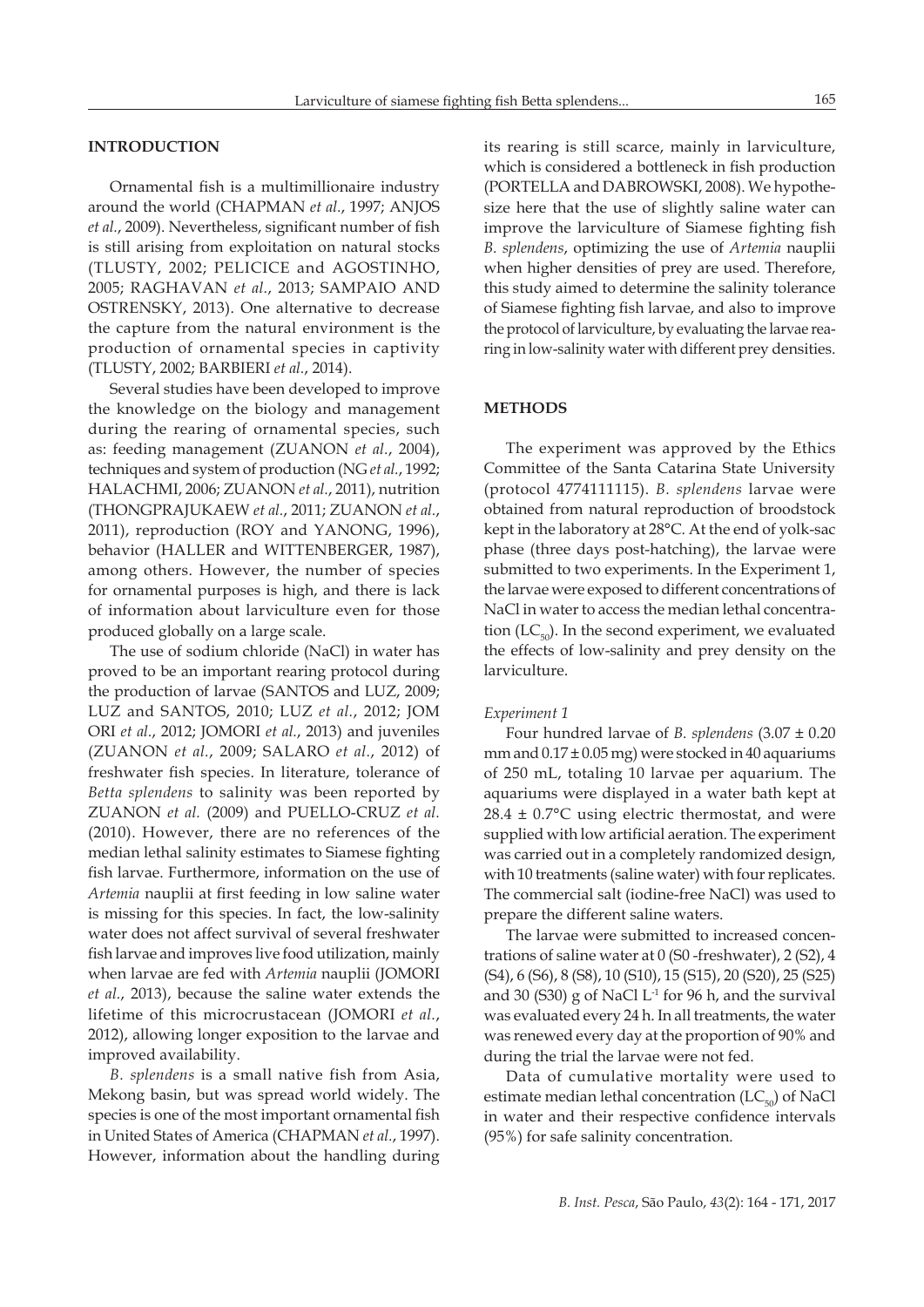## *Experiment 2*

Three hundred and sixty larvae of *B. splendens*  $(3.12 \pm 0.21 \text{ mm}$  and  $0.25 \pm 0.04 \text{ mg})$  were distributed in 24 1 L aquariums (15 larvae aquarium-1) supplied with low artificial aeration. The temperature was maintained constant at  $27.4 \pm 1.7$ °C using water bath, and the other water quality variables were: dissolved oxygen  $6.0 \pm 0.3$  mg L<sup>-1</sup>, pH 7.65  $\pm$  0.24 and total ammonia  $0.09 \pm 0.05$  mg L<sup>-1</sup>.

The study was carried out during 15 days in factorial design 3 x 2, with three low-salinity concentrations  $(0, 2 \text{ and } 4 \text{ g NaCl L}^1)$  and two increasing levels of prey densities ( $N_{50}$  and  $N_{100}$ ), with four replicates. Larvae were fed with freshly hatched *Artemia* nauplii (24-h post cyst incubation) and the live food amount was divided in three meals a day, at 8 am, 12pm and 4pm. At the beginning of exogenous feeding, larvae were fed with *Artemia* nauplii at daily density of 50 and 100 nauplii larvae $1$  from the first to the third day in  $N_{50}$  and  $N_{100}$  levels, respectively. The prey densities increased to 100 and 200 nauplii larvae $<sup>-1</sup>$  per day from the fourth to sixth day, 150</sup> and 300 nauplii larvae<sup>-1</sup> per day from the seventh to ninth day,  $200$  and  $400$  nauplii larvae<sup>-1</sup> from the tenth to twelfth day and 250 and 500 nauplii larvae<sup>-1</sup> from the thirteenth to fifteenth day, in  $N_{50}$  and  $N_{100}$ levels, respectively. During the experiment, after the last meal, the residues accumulated on the bottom and dead larvae were removed by siphoning, and approximately 90% of the volume was renewed with clean water.

The total length and weigh of the *B. splendens* larvae were evaluated using a digital calliper (Starret®) and an electronic scale (Marte®), respectively. The growth data were used to calculate the weight gain (WG = final weight – initial weight), final biomass  $(B = final)$ number of larvae x final weight) and specific growth rate [SGR = (ln final mean weight - ln initial mean weight) 100/ time interval (in days)]. The survival at the end of Experiment 2 was expressed in percentage.

### *Statistical analysis*

Statistical analyses were performed using the software Statistical Analysis System – SAS Institute, version 8.0. Percent results (survival rates and SGR) were arcsine transformed before being analyzed but only the original data are presented. Tests were performed to verify error normality (Cramervon Mises) and homoscedasticity of the variance (Levene). In experiment 1 comparison among survival rates were made by one-way ANOVA

followed by the Tukey's Test. In addition, the median lethal concentration ( $LC_{50}$ ) of NaCl in water and their respective confidence intervals (95%) for safe salinity level, were estimated using the software Trimmed Spearman Karber (HAMILTON *et al.*, 1977). The data from Experiment 2 were compared by parametric Factorial ANOVA (salinity x prey density), and means were compared using Tukey's multiple range tests, at 5% probability level.

### **RESULTS**

#### *Experiment 1*

Total mortality was observed in salinities above 10 g NaCl  $L^1$  after 24 h of exposure. The salinity of 10 g NaCl  $L^1$  provided decreasing survival (P<0.05) after 24 and 48 hours of exposure. After 72 and 96 hours, larvae exposed to salinity of 10 g NaCl L-1 showed the lower survival (P<0.05) and the salinities of 0, 2 and 4 g NaCl L-1 resulted in higher survival, with no statistic differences among them. Salinities of 6 and 8 g NaCl L-1 showed intermediate survival rates (P<0.05) (Table 1).

The median lethal salinity concentrations  $(LC_{50})$ for *B. splendens* larvae were estimated after 24, 48, 72 and 96 h of exposure, as well as the respective safe salinities. The results demonstrate that toxicity of NaCl increased over time. The LC<sub>50</sub> for *B. splendens* larvae changed from 11.7 at 24 h to 7.1 g NaCl  $L^1$  at 96 h (Table 2).

#### *Experiment 2*

Larvae of *B. splendens* reared at different salinities and prey densities showed distinct growth parameters. The mean body weight, total length, final biomass and SGR showed interactions (P<0.05) between salinity levels and prey densities. On the other hand, survival did not show interaction between the factors (Table 3).

At the higher prey density  $(N_{100})$ , the mean body weight, total length (Table 4), final biomass and SGR (Table 5) were, in general, higher (P<0.05). When analyzing the saline influence, we observed that the lower prey density  $(N_{50})$  resulted in similar mean values of all parameters (P>0.05), except total length in freshwater (Table 4).

However, the higher level of prey density  $(N_{100})$ resulted in higher (P<0.05) weight and length to *B. splendens* larvae reared at salinities of 2 and 4 g NaCl  $L<sup>-1</sup>$  than in freshwater (Table 4).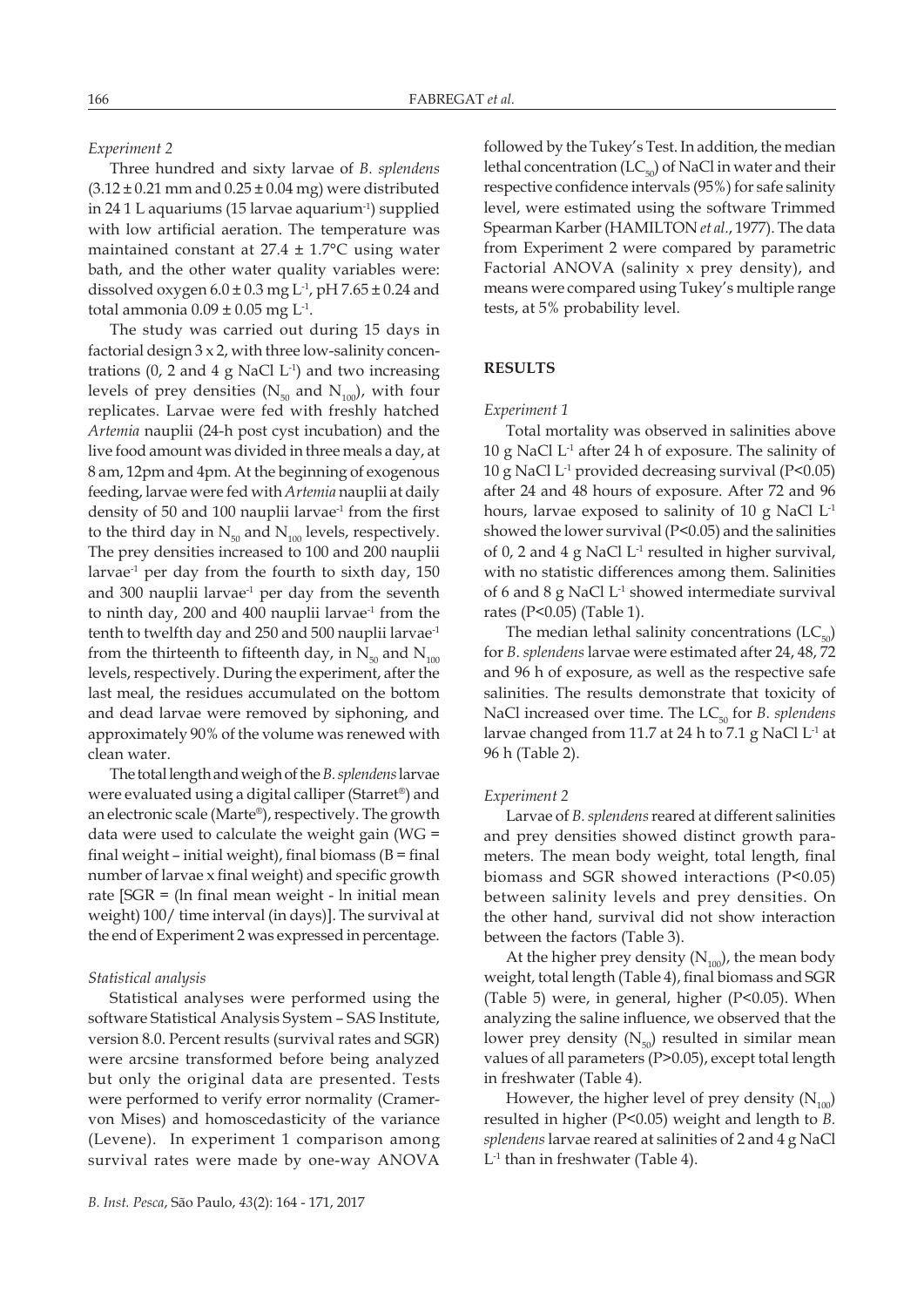Final biomass and SGR were higher (P<0.05) in the  $N_{100}$  treatments, independently of the salinity used. However, in  $N_{50}$  treatments, there were no statistic differences in final biomass and SGR of *B. splendens* larvae reared at the different salinities. On the other hand, the larvae at  $N_{100}$  showed higher (P<0.05) average values when reared at salinities of 2 and 4 g NaCl L<sup>-1</sup> compared to those reared in freshwater (0 g NaCl L-1). The *B. splendens* larvae survival did not differ amongst the treatments (Table 6).

**Table 1.** Survival (%) of *Betta splendens* larvae exposed to different salinities for 96 hours.

|                 | 24h                          | 48h                          | 72h                           | 96h                           |
|-----------------|------------------------------|------------------------------|-------------------------------|-------------------------------|
| S <sub>0</sub>  | $100.0 \pm 0.0$ <sup>a</sup> | $100.0 \pm 0.0$ <sup>a</sup> | $100.0 \pm 0.0^a$             | $100.0 \pm 0.0$ <sup>a</sup>  |
| S <sub>2</sub>  | $100.0 \pm 0.0$ <sup>a</sup> | $100.0 \pm 0.0^a$            | $92.5 \pm 9.6$ <sup>ab</sup>  | $92.5 \pm 9.6$ <sup>ab</sup>  |
| S <sub>4</sub>  | $100.0 \pm 0.0^a$            | $100.0 \pm 0.0^a$            | $90.0 \pm 11.6$ <sup>ab</sup> | $82.5 \pm 12.6$ <sup>ab</sup> |
| S <sub>6</sub>  | $100.0 \pm 0.0$ <sup>a</sup> | $100.0 \pm 0.0$ <sup>a</sup> | $82.5 \pm 5.0^{\circ}$        | $77.5 \pm 5.0^{\circ}$        |
| S8              | $97.5 \pm 5.0^{\circ}$       | $97.5 \pm 5.0^{\circ}$       | $82.5 \pm 5.0^{\circ}$        | $57.5 \pm 18.9^{\circ}$       |
| S <sub>10</sub> | $87.5 \pm 12.6^{\circ}$      | $40.0 \pm 18.3^b$            | $7.5 \pm 0.5$ <sup>c</sup>    | $2.5 \pm 0.5$ <sup>c</sup>    |
| (%)             | 6.9                          | 26.4                         | 42.8                          | 50,1                          |

Means followed by the same letters on the columns did not differ by Tukey's test  $(p<0.05)$ S0, S2, S4, S6, S8 and S10 mean 0, 2, 4, 6, 8 and 10 g NaCl L-1, respectively.

**Table 2.** Median lethal salinity concentrations  $(LC_{50})$  and safe salinities (confidence interval) throughout the 96 h test with *Betta splendens* larvae.

| Time (h) | Salinity $(g L^{-1})$ |                     |  |
|----------|-----------------------|---------------------|--|
|          | $LC_{50}$             | Confidence interval |  |
| 24       | 11.7                  | 11.3-12.1           |  |
| 48       | 10.1                  | $9.6 - 10.6$        |  |
| 72       | 8.2                   | $7.5 - 9.0$         |  |
| 96       | 7.1                   | 6.3-7.9             |  |

*B. splendens* larvae exposed to salinities of 0, 2, 4, 6, 8, 10, 15, 20 and 30 g of NaCl L-1.

**Table 3.** F and average values of weight, total length (TL), final biomass, specific growth rate (SGR), and survival during the larviculture of *Betta splendens* at different salinities and prey densities.

| <b>Statistics</b>                                               | F values  |           |                |            |                      |
|-----------------------------------------------------------------|-----------|-----------|----------------|------------|----------------------|
|                                                                 | Weight    | TL        | <b>Biomass</b> | <b>SRG</b> | Survival             |
| Salinity (S)                                                    | $576**$   | $143.2**$ | $34.3**$       | $45.6**$   | $0.18$ <sup>ns</sup> |
| Prey density $(P)$                                              | $399.9**$ | $360.5**$ | $263.2**$      | $365**$    | $0.55$ <sup>ns</sup> |
| Interaction $S \times P$                                        | $39.0**$  | $25.7**$  | $24.0**$       | $22.2**$   | 1.4 <sup>ns</sup>    |
| Significance: * $p$ <0.05 ** $p$ <0.01 and "ns" not significant |           |           |                |            |                      |

**Table 4.** Interaction (Salinity × Prey density) average values (± standard deviation) of weight and total length after fifteen days of active feeding for *Betta splendens* larvae.

|                             | Weigth (mg)                  |                              | Total length (mm)            |                              |
|-----------------------------|------------------------------|------------------------------|------------------------------|------------------------------|
| Salinity                    | Prey density                 |                              | Prey density                 |                              |
| $(g$ NaCl L <sup>-1</sup> ) | $\rm N_{_{50}}$              | $\mathbf{N}_{100}$           | $\rm N_{_{50}}$              | $N_{_{100}}$                 |
| $\theta$                    | $13.0 \pm 1.2$ <sup>Ba</sup> | $17.9 \pm 2.5^{Ab}$          | $10.3 \pm 0.1^{Bb}$          | $11.4\pm 0.4^{Ab}$           |
|                             | $13.9 \pm 0.4$ <sup>Ba</sup> | $30.7 \pm 2.1$ <sup>Aa</sup> | $11.3 \pm 0.3$ <sup>Ba</sup> | $14.3 + 0.2$ <sup>Aa</sup>   |
| 4                           | $14.6 \pm 0.7$ <sup>Ba</sup> | $31.9 \pm 1.6$ <sup>Aa</sup> | $11.8 \pm 0.3$ <sup>Ba</sup> | $14.6 \pm 0.3$ <sup>Aa</sup> |

Means followed by the same letters (A, B in the rows and a, b, in the columns) for each parameter did not differ by Tukey's test (p<0.05)  $N_{50}$  and  $N_{100}$ : Larvae fed initially with 50 and 100 nauplii larvae<sup>-1</sup> per day, respectively.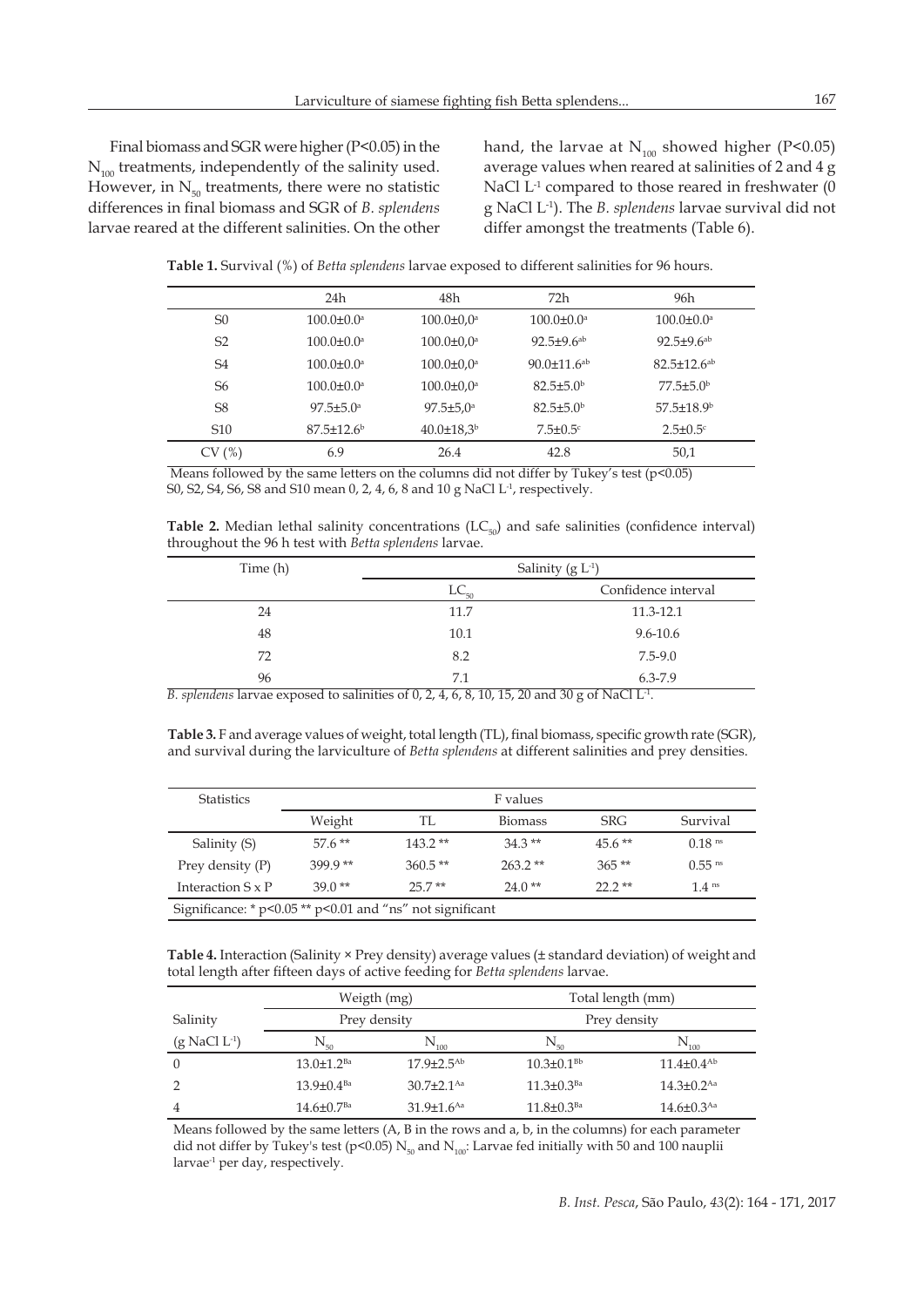|                             | Final biomass (mg)             |                                | SGR                           |                                |
|-----------------------------|--------------------------------|--------------------------------|-------------------------------|--------------------------------|
| Salinity                    | Prey density                   |                                | Prey density                  |                                |
| $(g$ NaCl L <sup>-1</sup> ) | $N_{50}$                       | $N_{_{100}}$                   | $\rm N_{so}$                  | $N_{100}$                      |
| $\theta$                    | $178.9 \pm 22.9$ <sup>Ba</sup> | $254.8 \pm 34.2$ <sup>Ab</sup> | $0.26 \pm 0.01$ <sup>Ba</sup> | $0.28 \pm 0.01^{\rm Ab}$       |
|                             | $198.3 + 12.7$ <sup>Ba</sup>   | $422.0 \pm 41.7$ <sup>Aa</sup> | $0.27 \pm 0.01$ <sup>Ba</sup> | $0.32 \pm 0.001$ <sup>Aa</sup> |
|                             | $194.0 \pm 6.2$ <sup>Ba</sup>  | $545.3 \pm 33.5$ <sup>Aa</sup> | $0.27 \pm 0.01$ <sup>Ba</sup> | $0.32 \pm 0.01$ <sup>Aa</sup>  |

**Table 5.** Interaction (Salinity × Prey density) average values (±standard deviation) of final biomass specific growth rate (SGR) after fifteen days of active feeding for *Betta splendens* larvae.

Means followed by the same letters (A, B in the rows and a, b, in the columns) for each parameter did not differ by Tukey's test (p<0.05)  $N_{50}$  and  $N_{100}$ : Larvae fed initially with 50 and 100 nauplii larvae<sup>-1</sup> per day, respectively.

**Table 6.** Average values (± standard deviation) of *Betta splendens* survival rates after 15 days of exogenous feeding.

| Salinity (g NaCl L <sup>-1</sup> ) | Survival (%)   |
|------------------------------------|----------------|
| $\overline{0}$                     | $93.3 \pm 6.2$ |
| $\overline{2}$                     | $93.3 \pm 7.1$ |
| $\overline{4}$                     | $91.7 \pm 5.9$ |
| Prey density                       |                |
| $\rm N_{\rm 50}$                   | $91.7 \pm 6.4$ |
| $\rm N_{100}$                      | $93.9 \pm 6.0$ |
| C.V. <sup>1</sup>                  | 6.67           |

<sup>1</sup> c.v.: coefficient of variation. N<sub>50</sub> and N<sub>100</sub>: Larvae fed initially with 50 and 100 nauplii larvae<sup>-1</sup> per day, respectively.

# **DISCUSION**

The larvae of the ornamental fish *B. splendens*  showed susceptibility to high-salinity water. However, the intensive larviculture of this species could be carried out successfully in low-salinity conditions. In such case, a series of factors may be improved during the larviculture, as the physiological condition by decreasing the energetic requirements for ionic and osmotic regulation (ALTINOK and GRIZZLE, 2001), the prevention of diseases (GARCIA *et al.*, 2007) and the increased lifetime and availability of the live food (*Artemia* nauplii) (JOMORI *et al.*, 2012).

The median lethal salinity  $(LC_{50})$  for *B. splendens* larvae changed during the time, from 11.7 at 24 h to 7.1 g NaCl  $L<sup>-1</sup>$  at 96 h. The longer the exposure time, more larvae were dying. A possible explanation for the increased toxicity over time may be that mortality occurred as the energy reserves of the larvae were depleted by the energy expenditure of the osmoregulation. For instance, salinity of 10 g NaCl L-1 killed only 12.5% of *B. splendens* larvae during the first 24 hours, but after 96 hours it ended up being lethal for 97.5%. However, the  $LC_{50}$  96 h for *B. splendens* larvae was lower than the reported for adult of the same species, 11.88 g NaCl L<sup>-1</sup> (ZUANON *et al.*, 2009). The saline tolerance may change during fish development, as already showed for bonefish (Albulidae: *Albula*) (PFEILER, 1981) and mangrove red snapper (*Lutjanus argentimaculatus*) (ESTUDILLO *et al.*, 2000).

The differences observed in median lethal salinity between the larval and adult stages may be related to the ontogeny of osmoregulation in postembryonic fish, since during the larval phase the osmoregulatory function shifts from the skin to the gills, which become the main osmoregulatory site (VARSAMOS *et al.*, 2005). According to the authors, the main difference is due to  $\mathrm{Na^+}/\mathrm{K^+}\text{-ATP}$ ase activity, which varies ontogenetically in the tegument and gill. Future studies should be developed to characterize the  $\text{Na}^*/\text{K}^*$ -ATPase activity during the initial development of stenohaline fish species.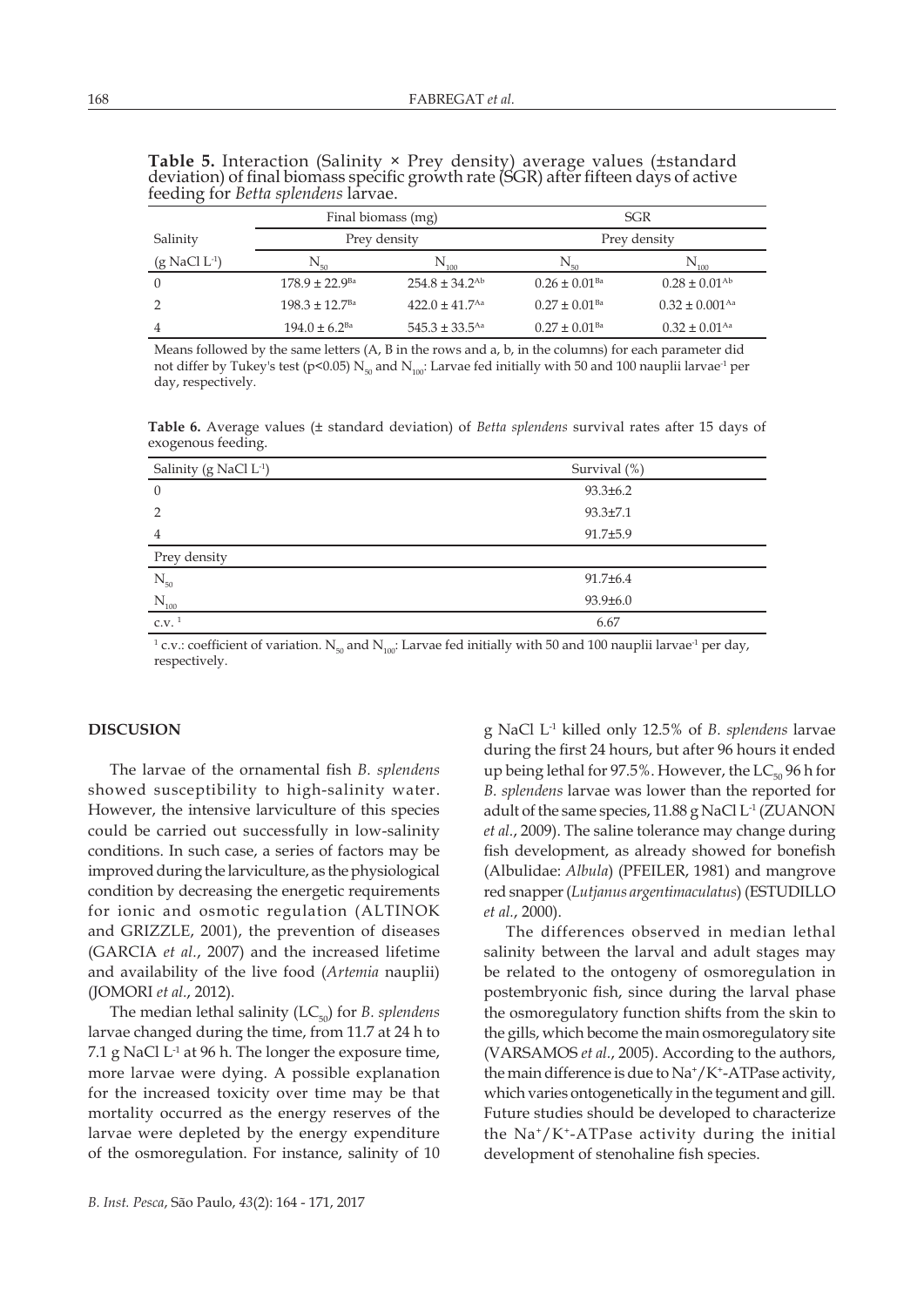The rearing of *B. splendens* larvae in low-salinity conditions resulted in better or similar growth and survival rates compared to freshwater rearing conditions, as previously observed for other stenohaline species (BORODE *et al.*, 2002; SANTOS and LUZ, 2009; LUZ *et al.*, 2012; JOMORI *et al.*, 2012; 2013). For instance, the growth of *Colossoma macropomum*, *Astronotus ocellatus*, *Brycon amazonicus*  and *Leporinus macrocephalus* larvae was positively affected when they were reared in low-salinity water (JOMORI *et al.*, 2013). The growth and survival of *A. ocellatus* and *B. amazonicus* were improved in freshwater and at 2 g NaCl  $L^1$  in the water. The species *C. macropomum* and *L. macrocephalus* grew better in water at 2 and 4 g NaCl  $L<sup>-1</sup>$ ; however, the survival of *C. macropomum* was lower at 4 g NaCl L-1 whereas the survival of *L. macrocephalus* larvae was not affected. Taken together, it is possible to say that *B. splendens* larvae follow the tendency observed in larvae of other stenohaline fish species.

*Artemia* nauplii has been used successfully as live feed during the intensive larviculture of freshwater species (PORTELLA and DABROWSKI, 2008; LUZ and SANTOS, 2010; JOMORI *et al.*, 2012; PORTELLA *et al.,* 2014), and also in Siamese fighting fish larval rearing (OGATA and KUROKURA, 2012; FOSSE *et al.*, 2013). However, the lifetime of the *Artemia* nauplii in freshwater is reduced, and the use of low-salinity water may improve its lifetime (JOMORI *et al.*, 2012), providing longer period of live prey exposure to the fish larvae. In this situation, the higher prey density in low-salinity water may favor the possibility of larvae feeding, by extending the period of feeding activity and, by having a higher amount of live prey available, resulting in higher growth rate. In the present study, this was evidenced by the interaction between the factors salinity and density of prey. The higher density of prey resulted in higher weight and length of *B. splandens* larvae reared at salinities of 2 and 4 g NaCl L-1 than in freshwater. Similar situation was observed during the intensive larviculture of other stenohaline fish species, such as *Prochilodus costatus*, *Lophiosilurus alexandri* (SANTOS and LUZ, 2009), *Astronotus ocellatus*, *Brycon amazonicus* and *Leporinus macrocephalus* (JOMORI *et al.*, 2013). This is the first report on the use of common salt to improve the *Artemia* nauplii utilization in the larviculture of *B. splendens*.

Our findings confirmed that low-saline water is a safe protocol and can be used during *B. splendens*  larviculture. In addition, the results of the interaction

between the factors NaCl concentration and prey density show that the longer availability of *Artemia* nauplii improved the growth performance of *B. splendens* larvae.

## **CONCLUSION**

The CL<sub>50</sub> for *B. splendens* larvae ranges from 11.7 to 7.1 g NaCl L<sup>-1</sup> during the first 96 h of observation. The use of low-saline water does not affect the survival of *B. splendens* larvae and optimizes the use of *Artemia* nauplii when higher prey concentrations are used. To improve the larviculture of *B. splendens* we can recommend the use of low-salinity water (2 to 4 g NaCl L<sup>-1</sup>) and an initial prey density of 100 nauplii larvae<sup>-1</sup>, followed by periodic increasing amounts during the first 15 days of exogenous feeding.

## **REFERENCES**

- ALTINOK, I.; GRIZZLE, J.M. 2001 Effects of brackish water on growth, feed conversion and energy absorption efficiency by juveniles euryhaline and freshwater stenohaline fishes. Journal of Fish Biology, 59(5): 1142-1152.
- ANJOS, H.D.B.; AMORIM, R.M.S.; SIQUEIRA, J.A.; ANJOS, C.R. 2009 Exportação de peixes ornamentais do estado do Amazonas, Bacia Amazônica, Brasil. Boletim do Instituto de Pesca, 35(2): 259-274.
- BARBIERI, E.; BONDIOLI, A. C. V.; MELO, C. B.; HENRIQUES, M. H. 2014 Effects of low salinity on juvenile pink shrimp (Perez-Farfante 1967, Crustacea). Marine and Freshwater Behaviour and Physiology, 47(4): 273-283.
- BORODE, A.O.; BALOGUM, A.M.; OMOYENI, B.A. 2002 Effect of salinity on embryonic development, hatchability, and growth of *African catfish*, *Clarias gariepinus*, eggs and larvae. Journal of Applied Aquaculture, 12(4): 89-93.
- CHAPMAN, F.A.; FITZ-COY, S.A.; THUMBERG, E.M.; ADAMS, C.M. 1997 United States of America trade in ornamental fish. Journal of the World Aquaculture Society, 28(1): 1-10.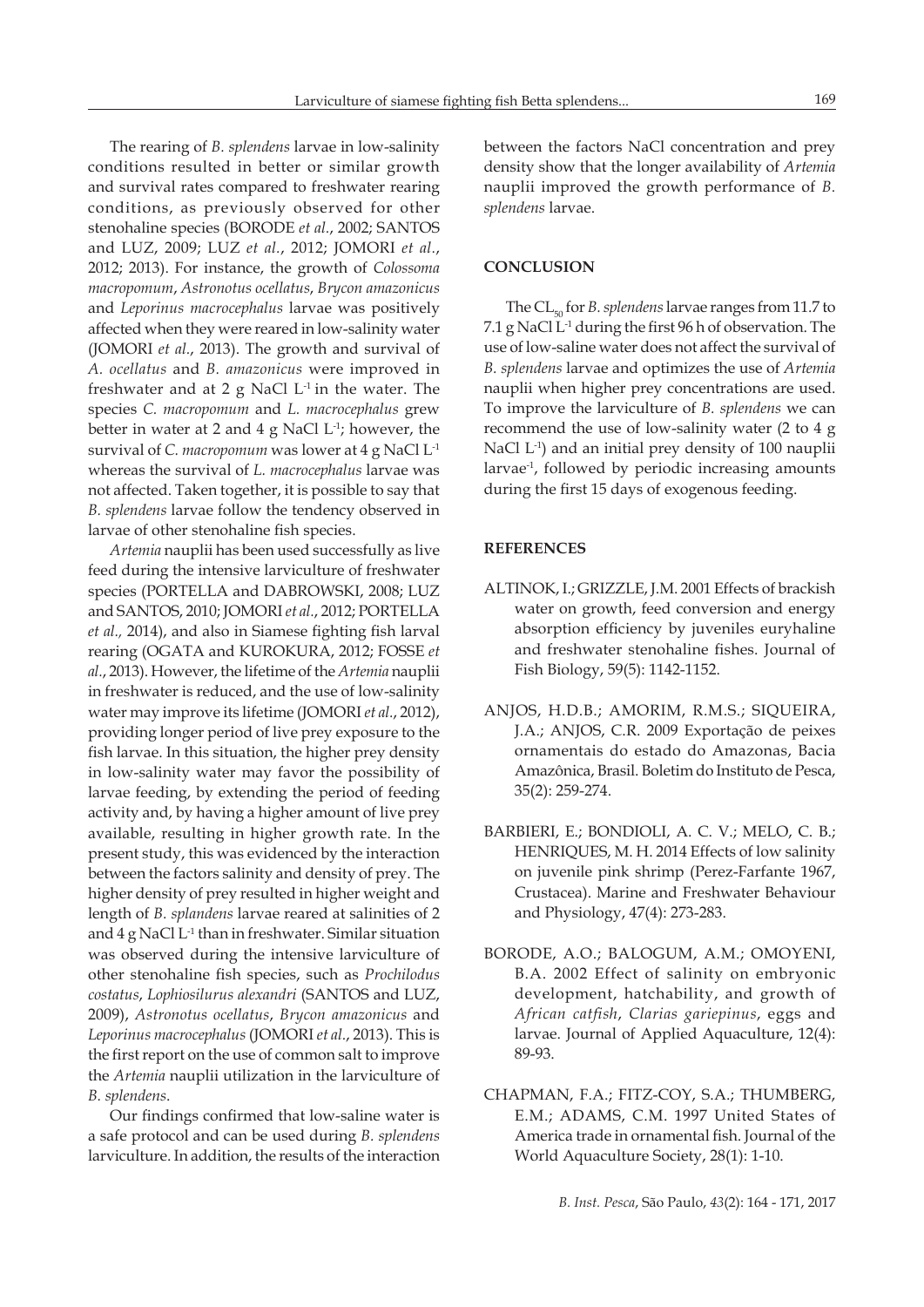- ESTUDILLO, C.B.; DURAY, M.N.; MARASIGAN, E.T.; EMATA, A.C. 2000 Salinity tolerance of larvae of the mangrove red snapper (*Lutjanus argentimaculatus*) during ontogeny. Aquaculture, 190(1-2): 155-167.
- FOSSE, P.J.; MATTOS, D.C.; CARDOSO, L.D.; MOTTA, J.H.S.; JASPER, A.P.S.; RADAEL, M.C.; ANDRADE, D.R.; VIDAL-JÚNIOR, M.V. 2013 Estratégia de coalimentação na sobrevivência e no crescimento de larvas de *Betta splendens* durante a transição alimentar. Arquivo Brasileiro de Medicina Veterinária e Zootecnia, 65(6): 1801-1807.
- GARCIA, L.O.; BECKER, A.G.; COPATTI, C.E.; BALDISSEROTTO, B.; NETO, J.R. 2007 Salt in the food and water as a supportive therapy for *Ichthyophthirius multifiliis* infestation on silver catfish, Rhamdia quelen, fingerlings. Journal of World Aquaculture Society, 38(1): 1-11.
- HALACHMI, I. 2006 Systems engineering for ornamental fish production in a recirculating aquaculture system. Aquaculture, 259(1-4): 300-314.
- HALLER, J.; WITTENBERGER, C. 1987 Biochemical energetic of hierarchy formation in *Betta splendens*. Physiology and Behavior, 43(4): 447-450.
- HAMILTON, M.A.; RUSSO, R.C.; THURSON, R.V. 1997 Trimmed Spearman–Karber method for estimating median-lethal concentrations in toxicity bioassays. Environmental Science Technology, 11(7): 714-719.
- JOMORI, R.K.; LUZ, R.K.; PORTELLA, M.C. 2012 Effect of salinity on larval rearing of pacu, *Piaractus mesopotamicus*, a freshwater species. Journal of the World Aquaculture Society, 43(3): 423-432.
- JOMORI, R.K.; LUZ, R.K.; TAKATA, R.; FABREGAT, T.E.H.P.; PORTELLA, M.C. 2013 Água levemente salinizada aumenta a eficiência da larvicultura de peixes neotropicais. Pesquisa Agropecuária Brasileira, 48(8): 809-815.
- LUZ, R.K.; SANTOS, J.C.E. 2010 Effect of salt addition and feeding frequency on cascudo

preto *Rhinelepis aspera* (Pisces: Loricariidae) larviculture. Journal of Applied Ichthyology, 26(3): 453-455.

- LUZ, R.K.; SILVA, W.S.; MELILLO-FILHO, R.; SANTOS, A.E.H.; RODRIGUES, L.A.; TAKATA, R.; ALVARENGA, É.R.; TURRA, E.M. 2012 Stocking density in the larviculture of Nile tilapia in saline water. Revista Brasileira de Zootecnia, 41(12): 2385-2389.
- NG, W.J.; KHO, K.; HO, L.M.; ONG, S.L.; SIM, T.S.; TAY, S.H.; GOH, C.C.; CHEONG, L. 1992 Water quality within a recirculation system for tropical ornamental fish culture. Aquaculture, 103(2): 123-134.
- OGATA, Y.; KUROKURA, H. 2012 Use of the freshwater rotifer *Brachionus angularis* as the first food for larvae of the Siamese fighting fish Betta splendens. Fisheries Science, 78(1): 109-112.
- PELICICE, F.M.; AGOSTINHO, A.A. 2005 Perspectives on ornamental fisheries in the upper Paraná River floodplain, Brazil. Fisheries Research, 72(1): 109-119.
- PFEILER, E. 1981 Salinity tolerance of leptocephalous larvae and juveniles of the bonefish (Albulidae: Albula) from the Gulf of California. Journal of Experimental Marine Biology and Ecology, 52(1): 37-45.
- PORTELLA, M.C.; DABROWSKI, K. Diets. 2008, physiology, biochemistry and digestive tract development of freshwater fish larvae. In: CYRINO, J.E.P.; BUREAU, D.P.; KAPOOR, B.G. Feeding and digestive functions of fishes. Science Publishers, New Hampshire. p. 227-279.
- PORTELLA, M.C.; JOMORI, R.K.; LEITÃO, N.J.; MENOSSI, O.C.C.; FREITAS, T.M.; KOJIMA, J.T.; LOPES, T.S.; CLAVIJO-AYALA, J.A.; CARNEIRO, D.J. 2014 Larval development of indigenous South American freshwater fish species, with particular reference to pacu (*Piaractus mesopotamicus*): A review. Aquaculture, 432(1): 402-417.
- PUELLO-CRUZ, A.C.; VELASCO-BLANCO, G.; MARTÍNEZ-RODRÍGUEZ, I.E. 2010 Growth

*B. Inst. Pesca*, São Paulo, *43*(2): 164 - 171, 2017